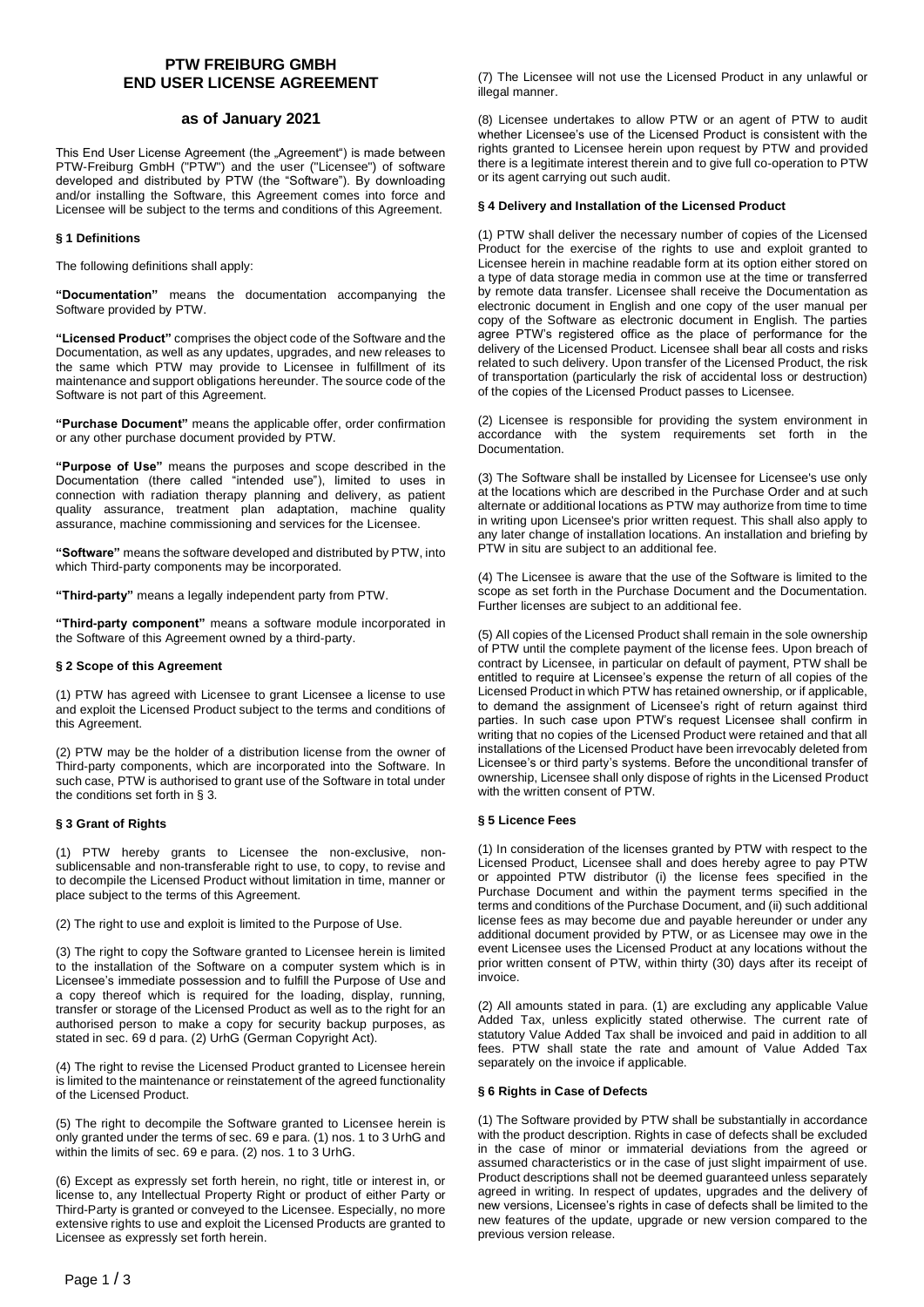(2) If Licensee demands replacement because of a defect, PTW has the right to choose between the improvement, replacement delivery or replacement of services. If the defect is not cured within a first time limit and Licensee has set PTW a reasonable second time limit without success, then Licensee may, subject to the statutory prerequisites, at its option withdraw from this Agreement or reduce the price and claim damages or reimbursement of costs.

(3) The remedying of the defect may also take place through the delivery or installation of a new program version or a work-around. If the defect does not or not substantially impair the functionality, then PTW is entitled, to the exclusion of further rights in case of defects, to remedy the defect by delivering a new version or an update as part of its version.

(4) The Licensee is obliged to take over a new software version if the contractual scope of functions is maintained. The Licensee´s rights according to § 439 Bürgerliches Gesetzbuch (German Civil Code) remain unaffected.

(5) Defects must be notified in writing with a comprehensible description of the error symptoms, as far as possible evidenced by written recordings, hard copies or other documents demonstrating the defects. The notification of the defect should enable the reproduction of the error. This shall not affect the statutory obligation of Licensee to inspect and notify defects.

(6) The Licensee's rights in case of defects are limited to 12 months and the period shall begin on the date of delivery of the first copies of the Software including Documentation. In respect of the delivery of updates, upgrades and new versions, the period for such deliverables shall in each case begin on the date of delivery. The limitation of claims for damages of the Licensee shall be determined with the provisions of § 8.

(7) Licensee shall inspect the delivered items without delay for any transport damage and other apparent defects preserve the appropriate evidence and assign any claims for recourse to PTW while handing over the documents.

(8) Any claims for damages are subject to the limitations set forth under  $§ 8.$ 

(9) If the defect is caused by the defective products of a supplier and the supplier does not act as an assistant in performance of PTW, rather PTW is merely passing on a third party product to Licensee, then Licensee's rights in case of defects shall at first hand be limited to the assignment of PTW's rights in case of defects against its supplier. This shall not apply, when the defect is caused by improper handling of the supplier's product for which PTW is responsible. If Licensee is unable to assert his rights in case of defects against the supplier out of court, PTW's subsidiary liability for Licensee's rights in case of defects shall remain unaffected.

(10) Amendments or additions to the services or items delivered which Licensee carries out itself or through third parties, shall cause Licensee's rights in case of defects to be cancelled, unless Licensee proves that the amendment or addition did not cause the defect. PTW shall also not be responsible for defects, which are caused by improper use or improper operation or the use of unsuitable means of operation by Licensee.

(11) PTW may refuse to remedy defects or deliver replacements, until Licensee has paid the agreed fees to PTW, less an amount which corresponds to the economic value of the defect.

# **§ 7 Rights in Case of Defects in Title**

(1) The Software delivered or provided by PTW shall be free from third party rights, which prevent the use in accordance with the contract. Excepted from this are customary retentions of title. The absence of defects of title shall not be deemed guaranteed unless separately agreed in writing.

(2) If third parties are entitled to such rights and they pursue these, then PTW shall do everything in its power, in order to defend the Software at its own expense against the third party rights claimed. Licensee shall inform PTW in writing without delay of the claiming of such rights by third parties and shall give Licensor all powers of attorney and authorisations which are necessary in order to defend the Software against the third party rights claimed.

(3) To the extent that there are defects in title, PTW is (a) entitled at its option to either (i) take legitimate measures to remove the third party rights, which impair the contractual use of the Software, or (ii) remedy the enforcement of such claims, or (iii) change or replace the Software in such a manner, that it no longer infringes the rights of third parties, provided and to the extent that this does not substantially impair the warranted functionality of the Software, and (b) under an obligation to reimburse Licensee for its necessary refundable costs incurred in the enforcement of legal claims, insofar as these are not based on the Licensee´s conduct in breach of duty.

(4) If a release under para. (3) within a reasonable time limit set by Licensee, then Licensee may subject to the statutory prerequisites at its option withdraw from this Agreement or reduce of the price and claim damages.

(5) In all other respects § 6 para. (4), (6), (8) and (11) apply accordingly.

# **§ 8 Liability, Damages**

(1) PTW shall be liable under the terms of this Agreement only in accordance with the provisions set out under (a) to (e):

(a) PTW shall be unrestricted liable for losses caused intentionally or with gross negligence by PTW, its legal representatives or senior executives and for losses caused intentionally by other assistants in performance; in respect of gross negligence of other assistants in performance PTW's liability shall be as set forth in the provisions for simple negligence in (e) below.

(b) PTW shall be unrestricted liable for death, personal injury or damage to health caused by the intent or negligence of PTW, its legal representatives or assistants in performance.

(c) PTW shall be liable for losses arising from the lack of any warranted characteristics up to the amount which is covered by the purpose of the warranty and which was foreseeable for PTW at the time the warranty was given.

(d) PTW shall be liable in accordance with the Produkthaftungsgesetz (German Product Liability Act) in the event of product liability.

(e) PTW shall be liable for losses caused by the breach of its primary obligations by PTW, its legal representatives or assistants in performance. Primary obligations are such basic duties which form the essence of the Agreement, which were decisive for the conclusion of the Agreement and on the performance of which Licensee may rely. If PTW breaches its primary obligations through simple negligence, then its ensuing liability shall be limited to the amount which was foreseeable by PTW at the time the respective service was performed.

(2) PTW shall be liable for loss of data only up to the amount of typical recovery costs which would have arisen had proper and regular data backup measures been taken.

(3) Any more extensive liability of PTW is excluded on the merits.

(4) In the above cases the statutory period of limitation shall apply.

# **§ 9 Third party components**

The Licensee is not allowed to use the Third-party component independently of the Software, especially the Licensee is not allowed to use such components with any other software.

# **§ 10 Confidentiality**

(1) Information exchanged under contract negotiations or under this Agreement shall be considered confidential if it is received by the disclosure of which has been identified as confidential or if the circumstances of disclosure can reasonably indicate confidential treatment.

(2) This obligation is unlimited in time.

(3) Confidential Information may only be used for the purpose of performing obligations or exercising rights under this agreement and may only be disclosed to those employees, agents or freelancers who need to know such information. These persons were also bound in writing to secrecy.

(4) Confidential Information is protected with reasonable care to prevent unauthorized use or disclosure during the period in which the information is kept confidential or trade secret will be. These obligations do not apply to information that (a) was or will become known to the receiving party without a confidentiality obligation; (b) was developed